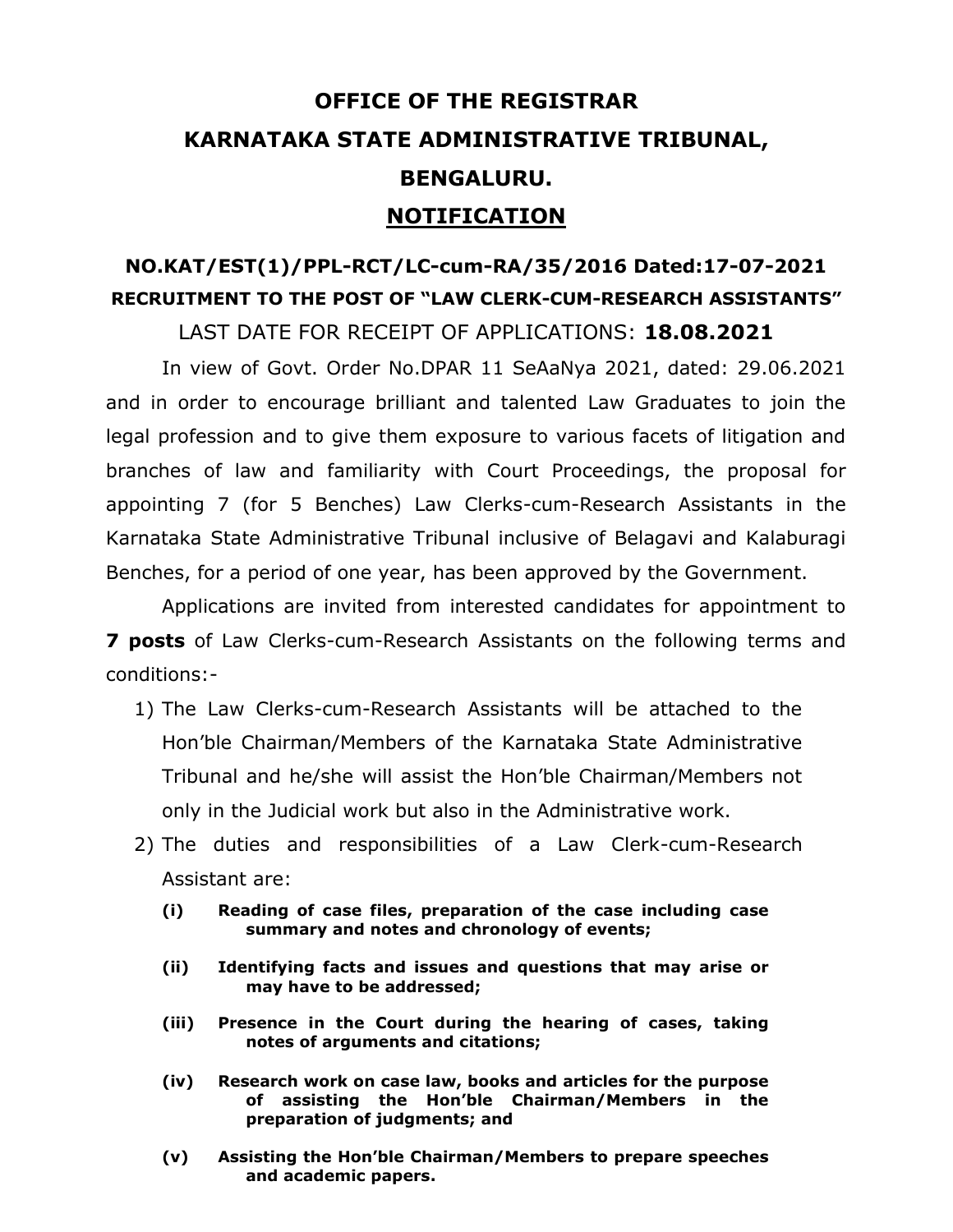- 3) The Law Clerks-cum-Research Assistant will have free access to the Court Room and Library and also to all materials including Computers and Internet. If necessary, he / she will be allowed access to the chamber of the Hon'ble Chairman/Members, with the permission of the respective Hon'ble Chairman/Members.
- 4) The assignment will be for a period of one year from the date of appointment. During the period of assignment the Law Clerkscum-Research Assistant will be paid a monthly honorarium of Rs.16,500/- (Rupees Sixteen Thousand Five Hundred) only.
- 5) The assignment as Law Clerks-cum-Research Assistant is a fulltime one and during the assignment, the Law Clerks-cum-Research Assistant will not be entitled to practice as a Lawyer or to take up any other employment. He / she is liable to maintain confidentiality at all times.
- 6) After the conclusion of the assignment, the Law Clerks-cum-Research Assistant attached to Hon'ble Chairman/Members will not be entitled to appear before that Hon'ble Chairman/Members for a period of one year during the practice. He / she will not be entitled to appear in any case handled by the Hon'ble Chairman/Members to whom he/she was attached, regardless of whether he/she had worked on that case.
- 7) Only on satisfactory completion of the assignment, the Law Clerkscum-Research Assistant will be entitled to a Certificate to be issued by the Karnataka State Administrative Tribunal certifying that he / she has satisfactorily completed the assignment as Law Clerkscum-Research Assistant in the Karnataka State Administrative Tribunal. The assignment as Law Clerks-cum-Research Assistant will not confer any right or preference for any employment in the Karnataka State Administrative Tribunal or the Government.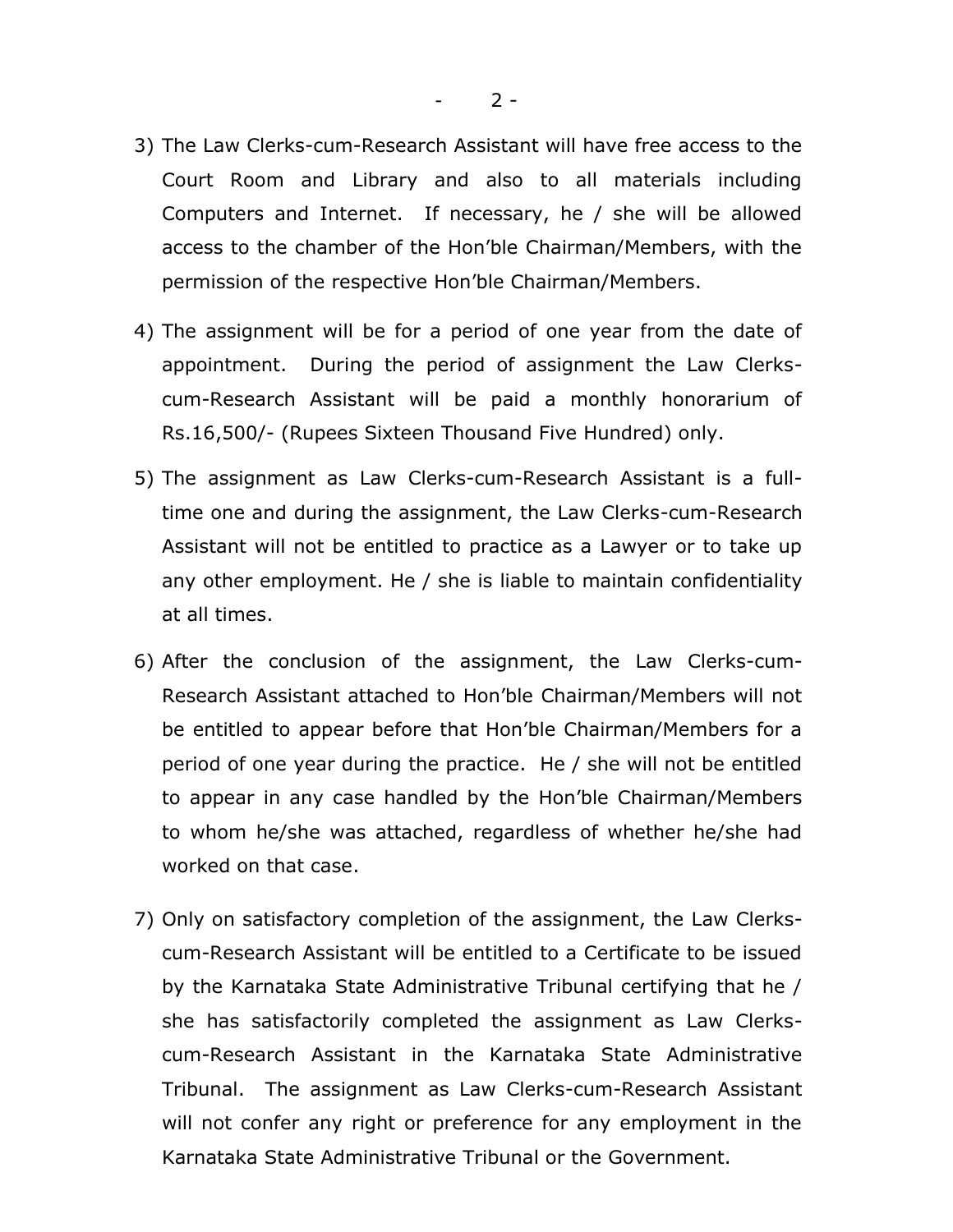#### • **Eligibility**:

Only those who have taken a recognized Degree in Law with a minimum of 50% marks, after undergoing a regular course and who have enrolled as an Advocate with the Karnataka State Bar Council on or after **01.01.2018** and who shall not have completed the age of 30 years as on the last date of application are eligible to apply. Applications of ineligible candidates and incomplete applications will be summarily rejected without any notice.

#### • **Method of Selection**:

The Hon'ble Chairman will select the candidates on the basis of academic record, achievements in co-curricular activities and performance in the interview. If there are large number of applicants, candidates will be short-listed for interview on the basis of academic record and achievements in co-curricular activities.

#### • **Format of application and Documents to accompany with the application**:

The candidates who are eligible and willing to apply shall submit the application in the prescribed format annexed to this notification along with the relevant information and documents as stated therein, by downloading the same from the Official Web Site, **http://ksat.karnataka.gov.in.**

**Contd..**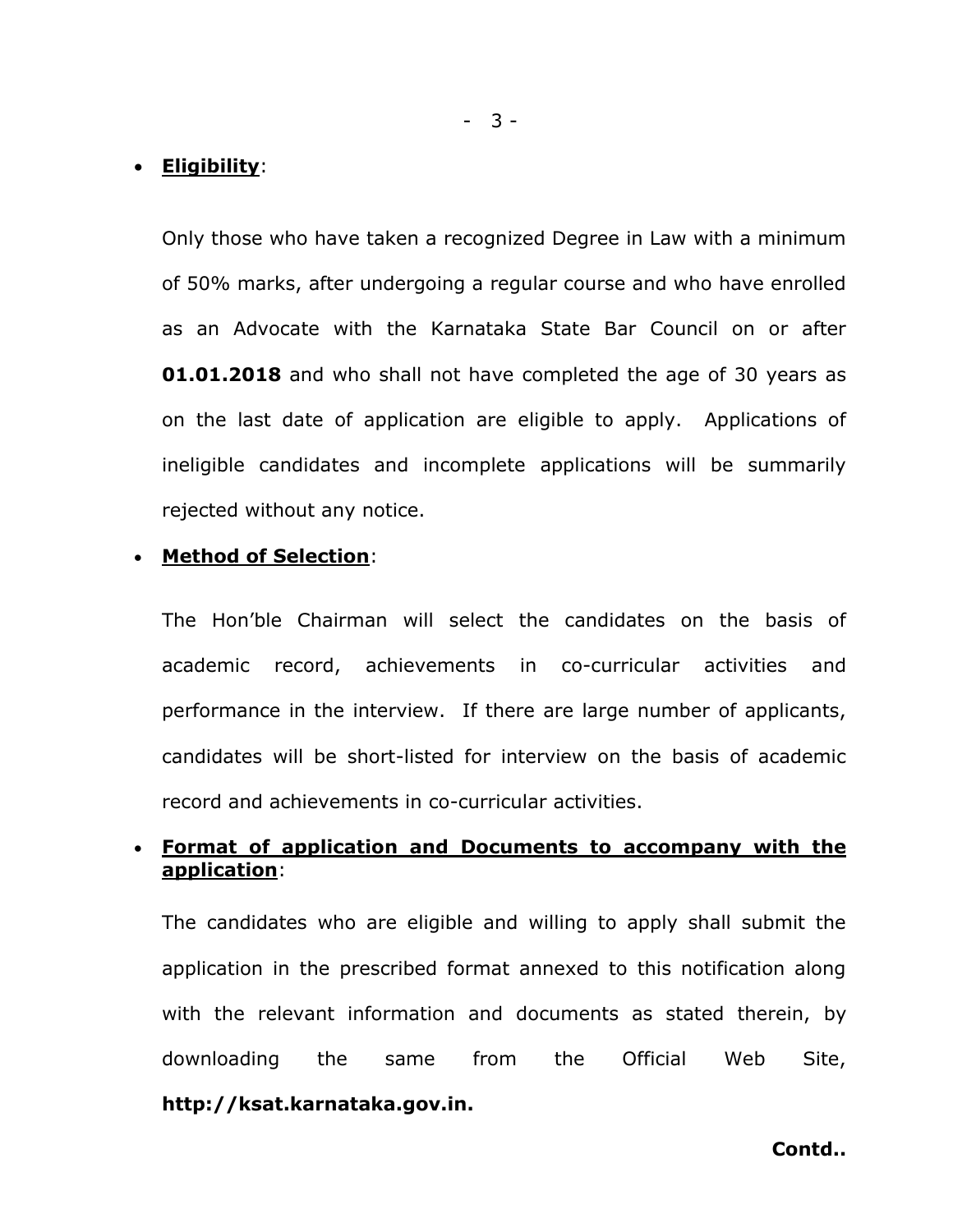#### • **Last date for submission of application**:

The duly filled Applications along with the relevant self-attested documents should reach the Registrar, Karnataka State Administrative Tribunal, 6<sup>th</sup> & 7<sup>th</sup> Floor, Kandaya Bhavana, K.G.Road, Bengaluru, on or before **05.00 PM** of **18.08.2021**. Applications received thereafter will not be considered. The cover containing the application shall be super scribed as:

#### **"Application for Appointment of Law Clerk-cum-Research Assistants"**

#### **"BY ORDER OF HON'BLE THE ACTING CHAIRMAN"**

#### **Sd/- (S.K.Vantigodi) REGISTRAR KARNATAKA STATE ADMINISTRATIVE TRIBUNAL BENGALURU.**

#### **To:-**

- 1. Notice Board, K.S.A.T., Bengaluru.
- 2. Notice Board, Advocates Association High Court of Karnataka, K.S.A.T. Benches at Belagavi and Kalaburagi and City Civil Court, Bengaluru.
- 3. Official Web site, K.S.A.T., Bengaluru.
- 4. Spare.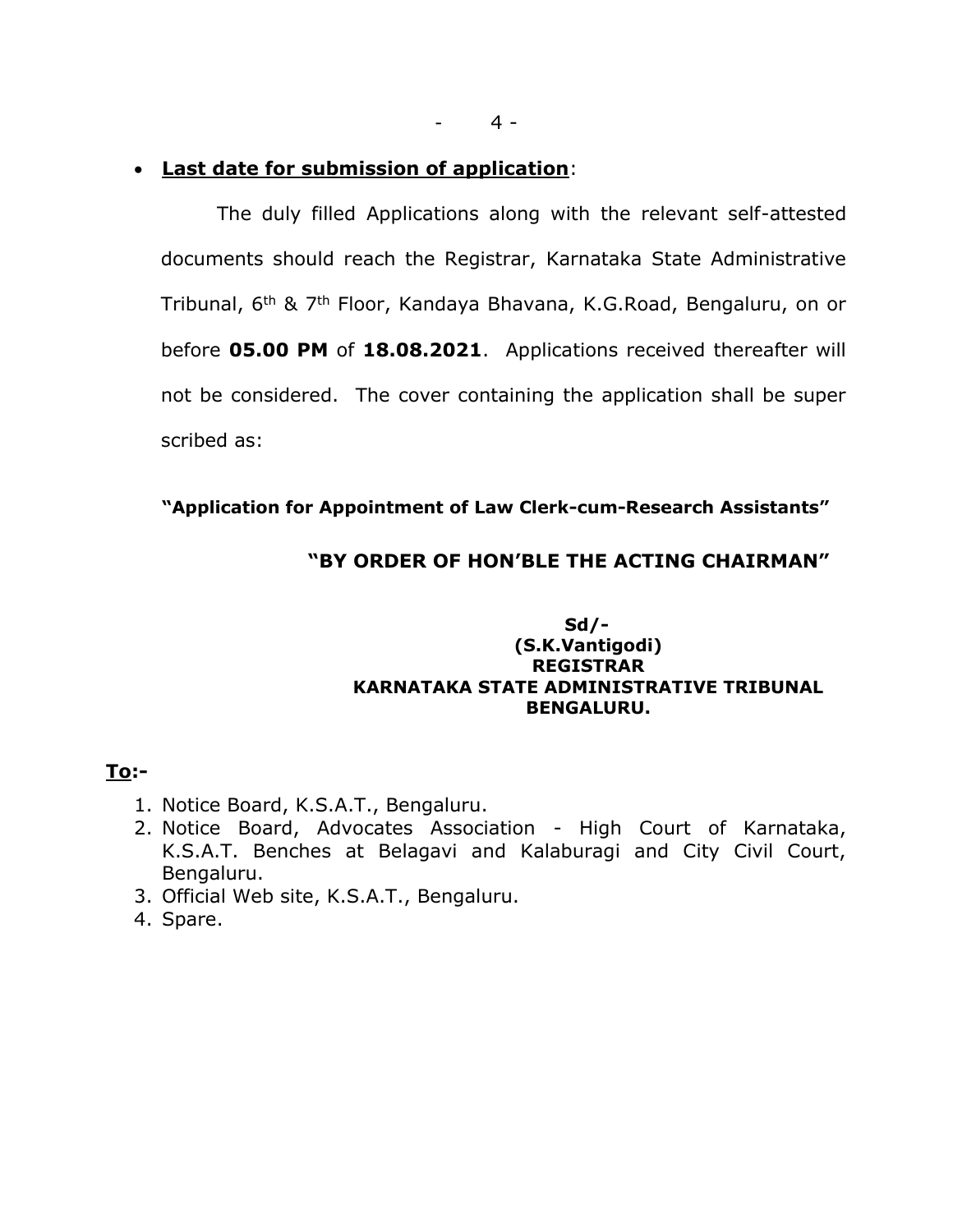#### **APPLICATION FOR RECRUITMENT TO THE POST OF LAW CLERK – CUM – RESEARCH ASSISTANTS IN THE KARNATAKA STATE ADMINISTRATIVE TRIBUNAL, BENGALURU.**

## **NO.KAT/EST(1)/PPL-RCT/LC-cum-RA/35/2016 Dated:17-07-2021**

**TO:**

#### **The Registrar, Karnataka State Administrative Tribunal, 6th & 7th Floor, Kandaya Bhavana, K.G.Road, Bengaluru - 560009.**

**AFFIX PASSPORT SIZE PHOTO**

(Please read the instructions annexed hereto before filling)

| $\mathbf{1}$   | Name of the Applicant                                      |  |
|----------------|------------------------------------------------------------|--|
|                | (in block letters as in SSLC or<br>equivalent certificate) |  |
| $\overline{2}$ | Name of his/her father /<br>husband / guardian             |  |
| 3              | Gender                                                     |  |
|                | Date of Birth                                              |  |
| $\overline{4}$ | (as mentioned in the SSLC or<br>equivalent certificate)    |  |
| 5              | Age (in years)                                             |  |
| 6              | Permanent postal address                                   |  |
| $\overline{7}$ | Present postal address, if any                             |  |
| 8              | Telephone (Landline with<br>STD Code)                      |  |
| 9              | Mobile No.                                                 |  |
| 10             | E-mail                                                     |  |
| 11             | Date of Enrollment with<br>Karnataka State Bar Council     |  |
| 12             | Enrollment No.                                             |  |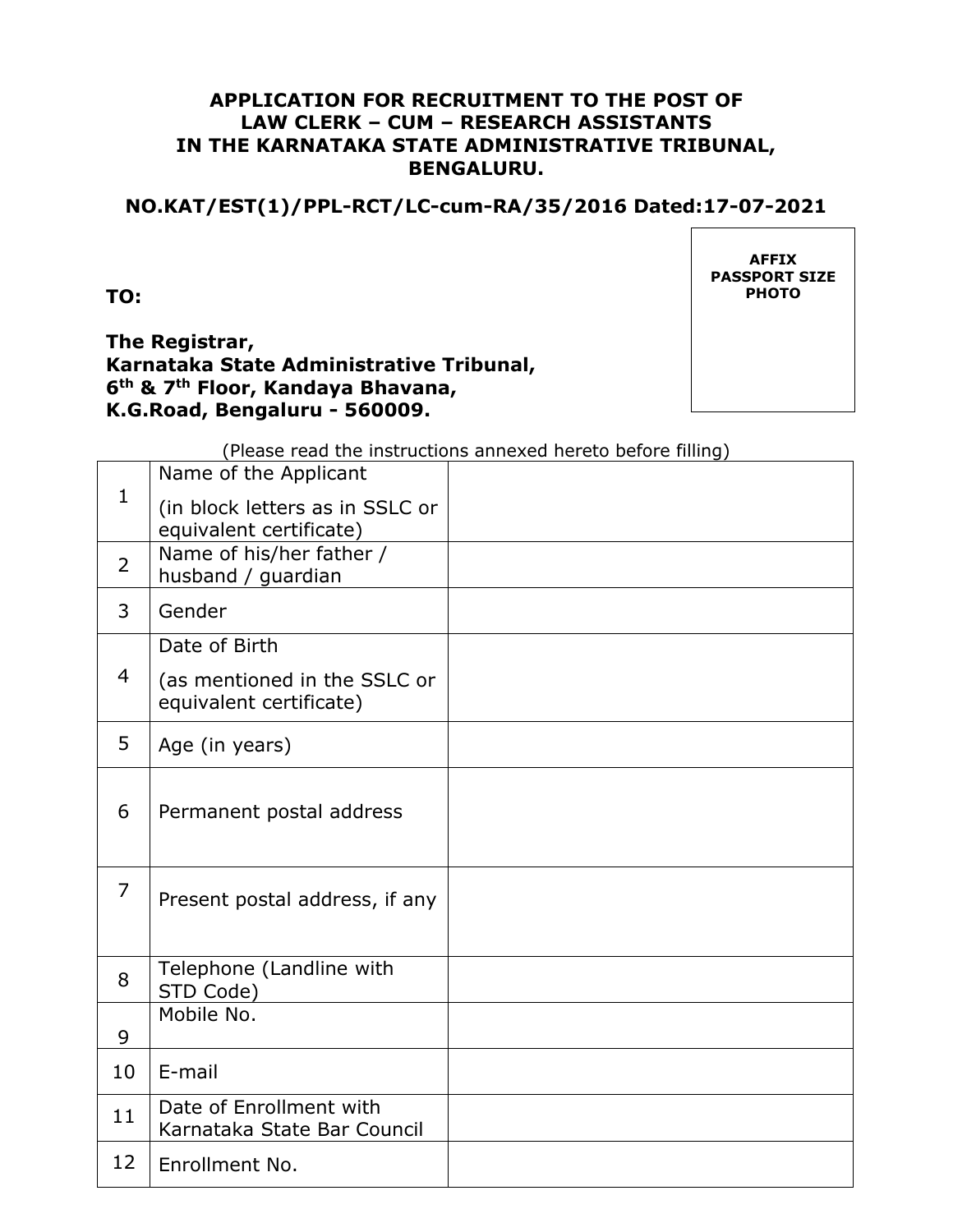## $- 2 -$

## **EDUCATIONAL QUALIFICATION: LL.B**

| 13 | Name of University<br>from<br>where LL.B. degree is secured |  |
|----|-------------------------------------------------------------|--|
| 14 | Name and place of the Law<br>College in which studied       |  |
| 15 | Year of passing                                             |  |
| 16 | Percentage<br>(Aggregate of all the years /<br>semesters)   |  |

## 17. Marks Secured in LL.B.,

| <b>Semester</b><br>Year | <b>Marks</b><br><b>Secured</b> | <b>Maximum</b><br><b>Marks</b> | Semester /<br>Year  | <b>Marks</b><br><b>Secured</b> | <b>Maximum</b><br><b>Marks</b> |
|-------------------------|--------------------------------|--------------------------------|---------------------|--------------------------------|--------------------------------|
|                         |                                |                                | VI                  |                                |                                |
| 11                      |                                |                                | VII                 |                                |                                |
| III                     |                                |                                | VIII                |                                |                                |
| IV                      |                                |                                | IX                  |                                |                                |
|                         |                                |                                | x                   |                                |                                |
|                         |                                |                                | <b>Total of all</b> |                                |                                |
|                         |                                |                                | Semesters /         |                                |                                |
|                         |                                |                                | <b>Years</b>        |                                |                                |

| 18 | Additional qualifications, if any,                                                 |  |
|----|------------------------------------------------------------------------------------|--|
| 19 | Achievements in LL.B., (shall be accompanied with relevant<br><b>Certificates)</b> |  |
|    | 2.<br>٠                                                                            |  |